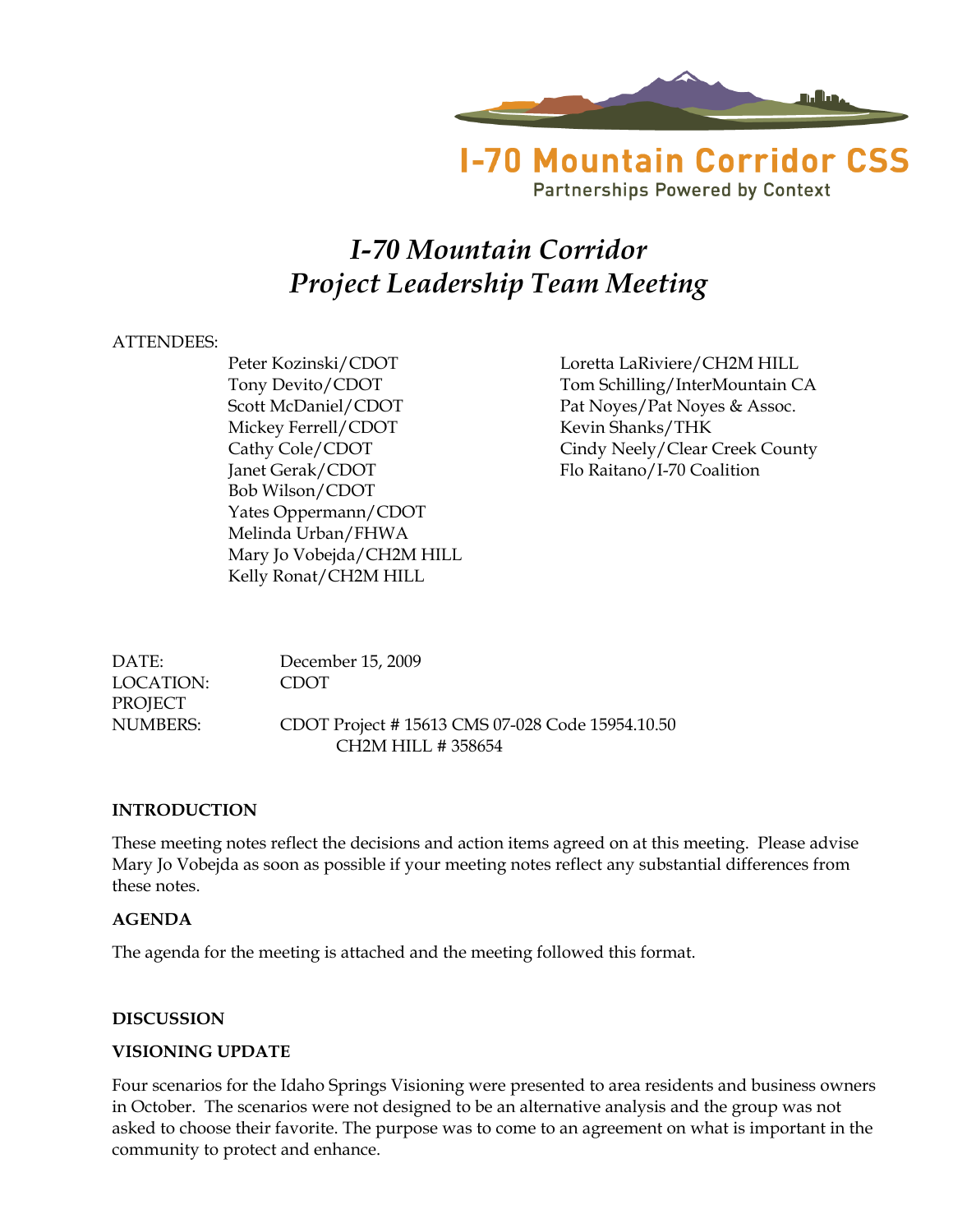Preservation of the historic downtown area was identified as very important. Clear Creek is regarded as an amenity for the town and the group discussed how studying alternative of relocation of the creek would be a benefit to the town. The group also agreed a study of the impacts of closing west side interchange should be pursued. Keeping the town visible from the highway and relieving congestion on local roads are top priorities for the community.

While this exercise does not affect the Consensus Recommendation, in the future it will help planners and designers incorporate the wishes of Idaho Springs into the design.

As a result of the visioning exercise, Idaho Springs is considering doing a Clear Creek planning study to define a plan for the possible amenities that could be incorporated into future designs.

## **AESTHETIC PRODUCT UPDATE**

As the Aesthetic Working Group work product evolved, it was apparent there was a clear need for design criteria to be included in the Guidance website. The group reviewed the various elements that have emerged from the Aesthetic Working Group (attached). Created using the principles and objectives developed by the Aesthetic Working Group, included are design criteria, overall guidance for the entire corridor, segment specific guidance and areas of special attention. A review meeting will be set up with Tony Devito and Scott McDaniel before this is taken back to the Working Group.

Overarching design elements for the entire I-70 corridor will be consistent but the design segments and areas of special attention will allow a personalized design for their area. When this map is added to the Guidance website it will have click-through to reports, photos of work done already, etc. that will help project managers in their design.

# **HISTORIC PRODUCT UPDATE**

The Historic Context Report has evolved into a multi-property document form. Five of the seven sections have been sent out for review. The group was very complimentary of the job Eric Twitty has done on the sections and feel there will only need to be minor revisions made.

It was suggested that these reports would be used as the basis for a corridor-wide interpretation plan. Kiosks at exits would enhance the visitor experience by explaining the area history.

Reading the context reports will be added to the project checklist for PMs because the group agreed it was very important for designers to read the context reports prior to starting to design.

## **ROLL OUT PLAN FOR CSS WEB SITE**

There will be one more Aesthetic Working Group meeting sometime in the first quarter of 2010. A Corridor Team Meeting is being planned for April/May will present the Aesthetic and Historic products and an official announcement of the Guidance website.

Guidance website review comments are still being addressed and changes made where appropriate. The website is "live" and will be used on the Silverthorne Interchange project.

## **PLT MEMBERSHIP**

As announced at the last PLT Meeting, Flo Raitano will be leaving the I-70 Coalition to pursue other opportunities. Flo said the Coalition feels that having Cindy Neely involved in both groups is sufficient representation for the time being. It was suggested that a representative from the western slope should be appointed. Mary Jo and Peter will draft a letter to the Coalition letting them know they will keep a position open for them and let them make the decision on who that should be.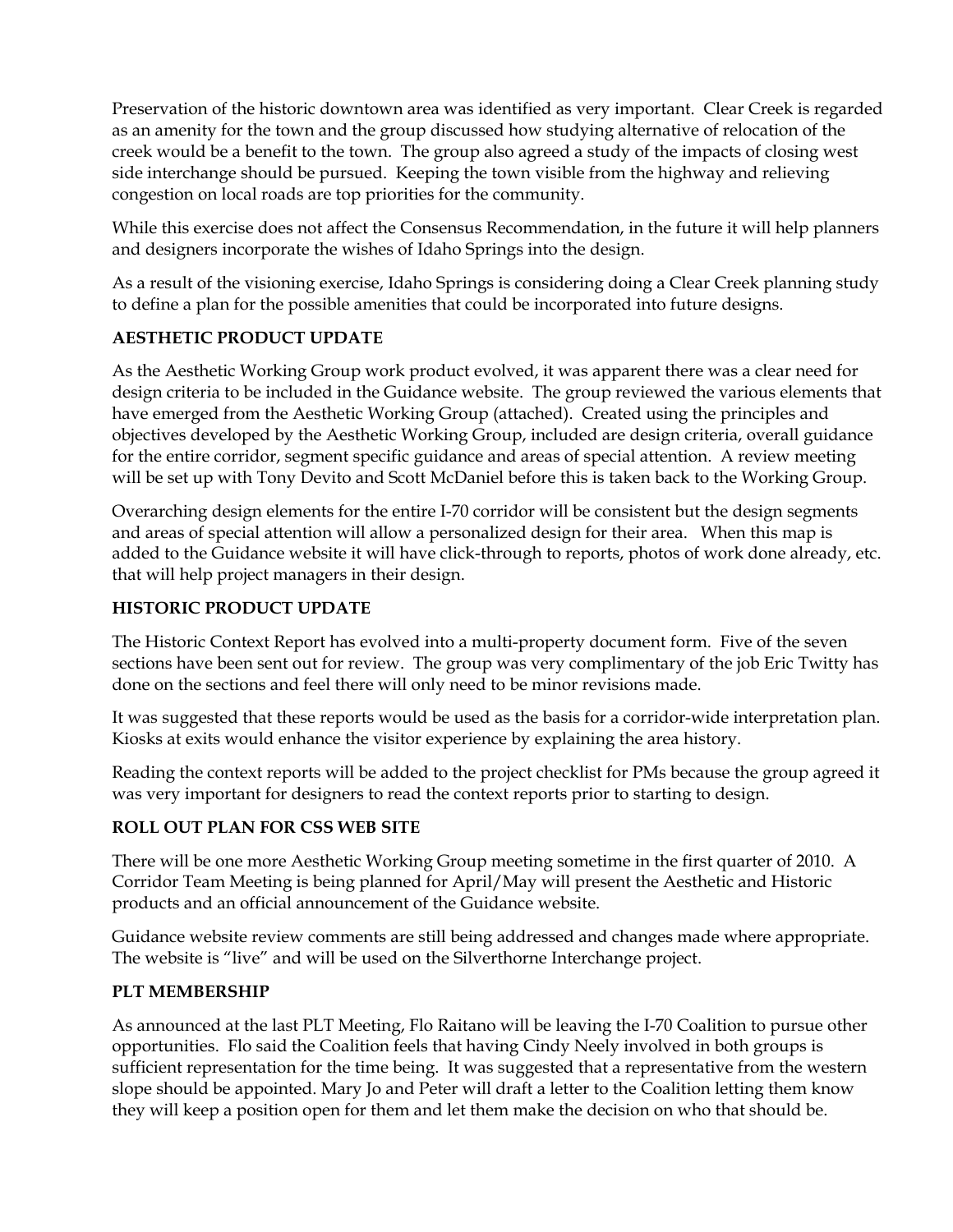### **NEXT PLT MEETING**

Another PLT Meeting has not been scheduled. There may be a meeting scheduled prior to the next Corridor Team Meeting.

The meeting was adjourned at 11:00 am.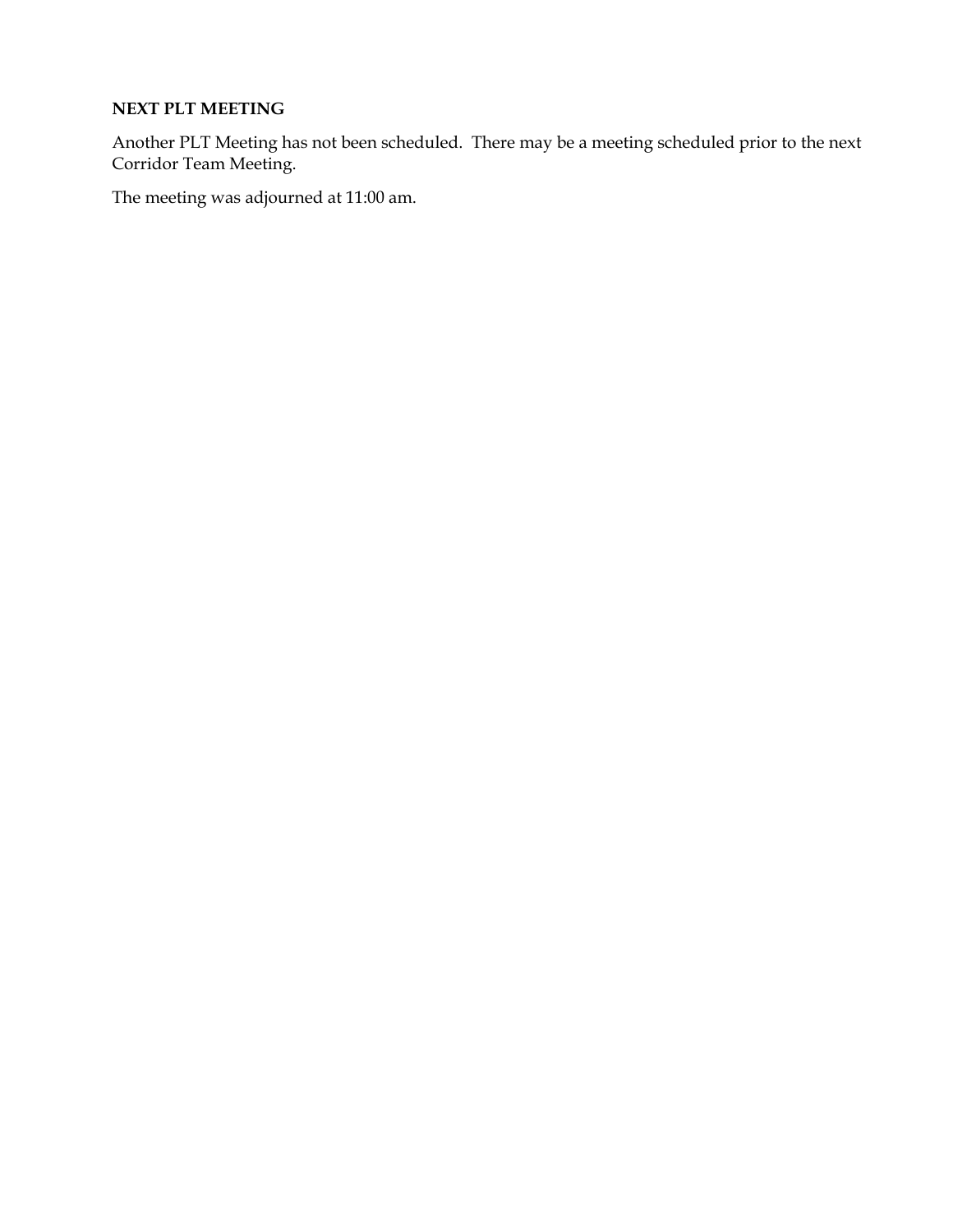



# *I-70 CSS*

*Project Leadership Team Meeting* 

CDOT Project Number 15613 CMS 07-028 CDOT Code 15954.10.50 CH2M HILL Project Number 358654

> Tuesday, December 15, 2009 9:00 a.m. to 11:00 a.m. **AGENDA**

- **1.** Visioning Update
- **2.** Aesthetic Product Update
- **3.** Historic Product Update
- **4.** Roll out plan for CSS web site
- **5.** PLT Membership
- **6.** Next PLT Meeting